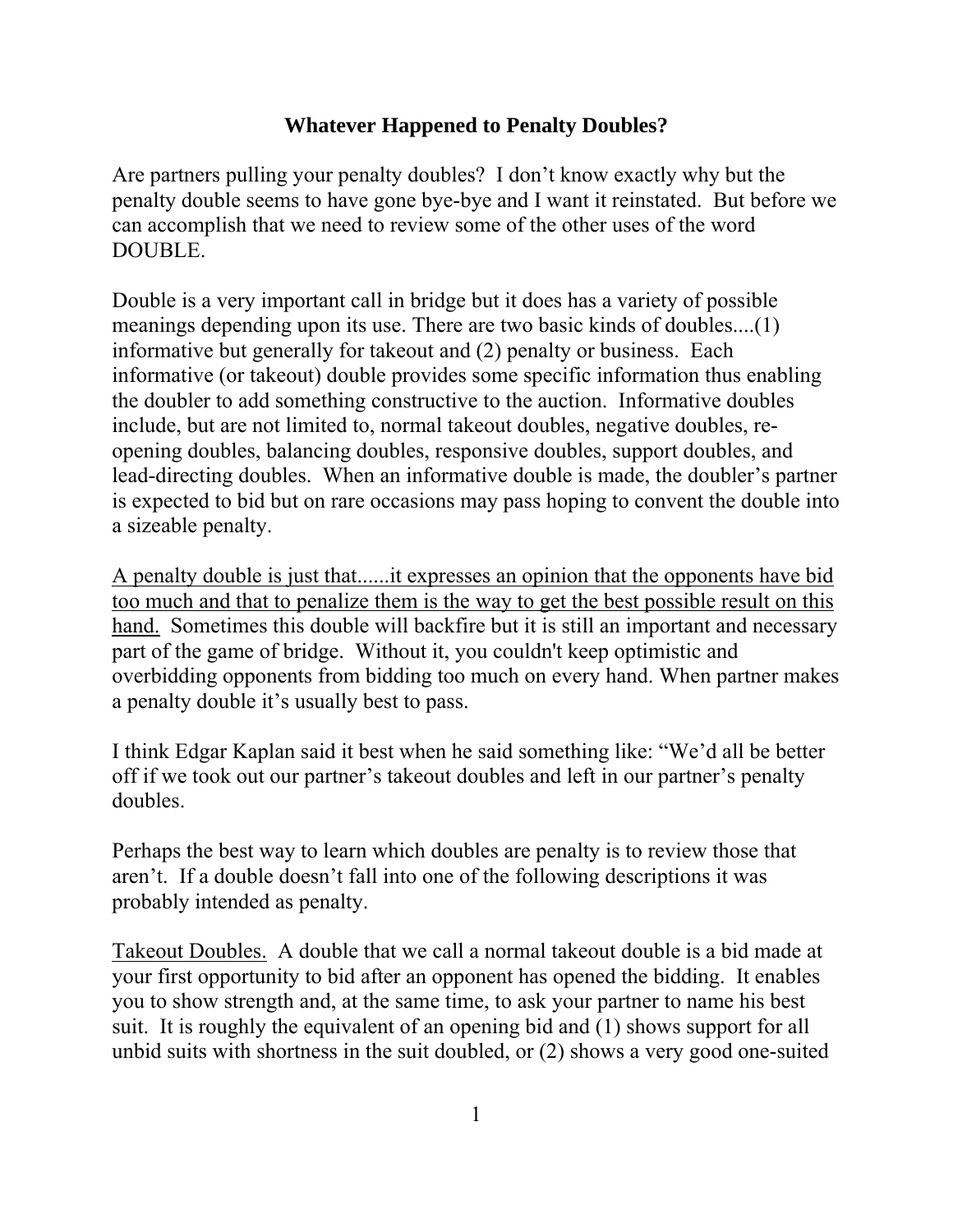hand that was too good to overcall, or (3) shows a very good balanced hand that is too good to overcall 1NT. Examples:

| Opp You        | (a) $\triangle AQxx \blacktriangleright x \triangleleft Kxxx \triangleleft Axxx$ or |
|----------------|-------------------------------------------------------------------------------------|
| $1\bullet$ DBL | (b) $\triangle$ Kxxx $\triangleleft$ Kx $\triangleleft$ AQx $\triangleleft$ xxxx    |

Negative Doubles. A double is negative when made by the partner of the opening bidder after RHO (right hand opponent) has overcalled a suit. In other words, it is a double of an opponent's overcall for takeout rather than for penalties. The negative double indicates one of several kinds of hands: (1) a four-card unbid major suit and an unbid minor suit, (2) a four-card unbid major suit and support for opener's first bid suit, (3) two four-card unbid major suits, (4) two unbid minor suits, (5) rarely, a one-suited hand (unbid major suit) without the values to bid it freely. If you use a five-card major system of bidding, the use of negative doubles is fundamental to the system. Examples:

|  | Pard Opp You |                                                                                                                                               |                                                                                                                           |
|--|--------------|-----------------------------------------------------------------------------------------------------------------------------------------------|---------------------------------------------------------------------------------------------------------------------------|
|  |              | (a) $1\clubsuit$ 1 • DBL $\triangle$ Axxx $\blacktriangledown$ Kxxx $\triangle$ xxx Shows both majors                                         |                                                                                                                           |
|  |              |                                                                                                                                               | (b) $1\clubsuit$ 14 DBL $\triangle$ Kx $\blacktriangledown$ Axxx $\triangle$ Qxxx $\triangle$ xxx Shows other Major+minor |
|  |              | (c) $1\blacktriangleright$ 14 DBL $\blacktriangle$ xx $\blacktriangleright$ xx $\blacktriangle$ AQxxx $\blacktriangle$ Kxxx Shows both minors |                                                                                                                           |

Re-Opening Doubles. There are at least two situations in which the opening bidder should strive to reopen the bidding by doubling. (1) If your partnership plays negative doubles, it is extremely important for the opening bidder to reopen the bidding with a double whenever he is short in the suit overcalled by the opponents. (2) It is also important to reopen the bidding with a double in competitive auctions when you have a REALLY good hand (so as to differentiate from competitive hands with long suits.) Generally this second type hand will have at least threecard support for the unbid suits regardless of the opposition bidding. It also indicates either a desire to hear about partner's suit or the desire to show a very good hand and a very good suit of one's own. Therefore in an auction similar to 1♠ 2♣ Pass 3♣ ? reopen with a double on something like ♠ AKxxxx ♥ AKx ♦QJx ♣x but bid 3 $\triangle$  on something like AKJ10xx  $\blacktriangleright$  Kxx  $\blacktriangleright$  Kxx  $\blacktriangleright$  X.

Balancing Doubles. Another type of reopening double is also called a balancing double. It applies after the opening bid is followed by two passes and does not promise the same strength and distribution required for a direct takeout double. Thus  $1\spadesuit$  Pass Pass X is for takeout but can be less about an Ace or King less than a double in the direct seat. Therefore, double a 1♥ opening bid in the balancing seat with(a)  $\triangle$ Kxxx  $\triangledown x \triangle A$ xxx  $\triangle Q$ xxx or (b)  $\triangle x$ xxx  $\triangledown x \triangle A$ Kxx  $\triangle K$ xx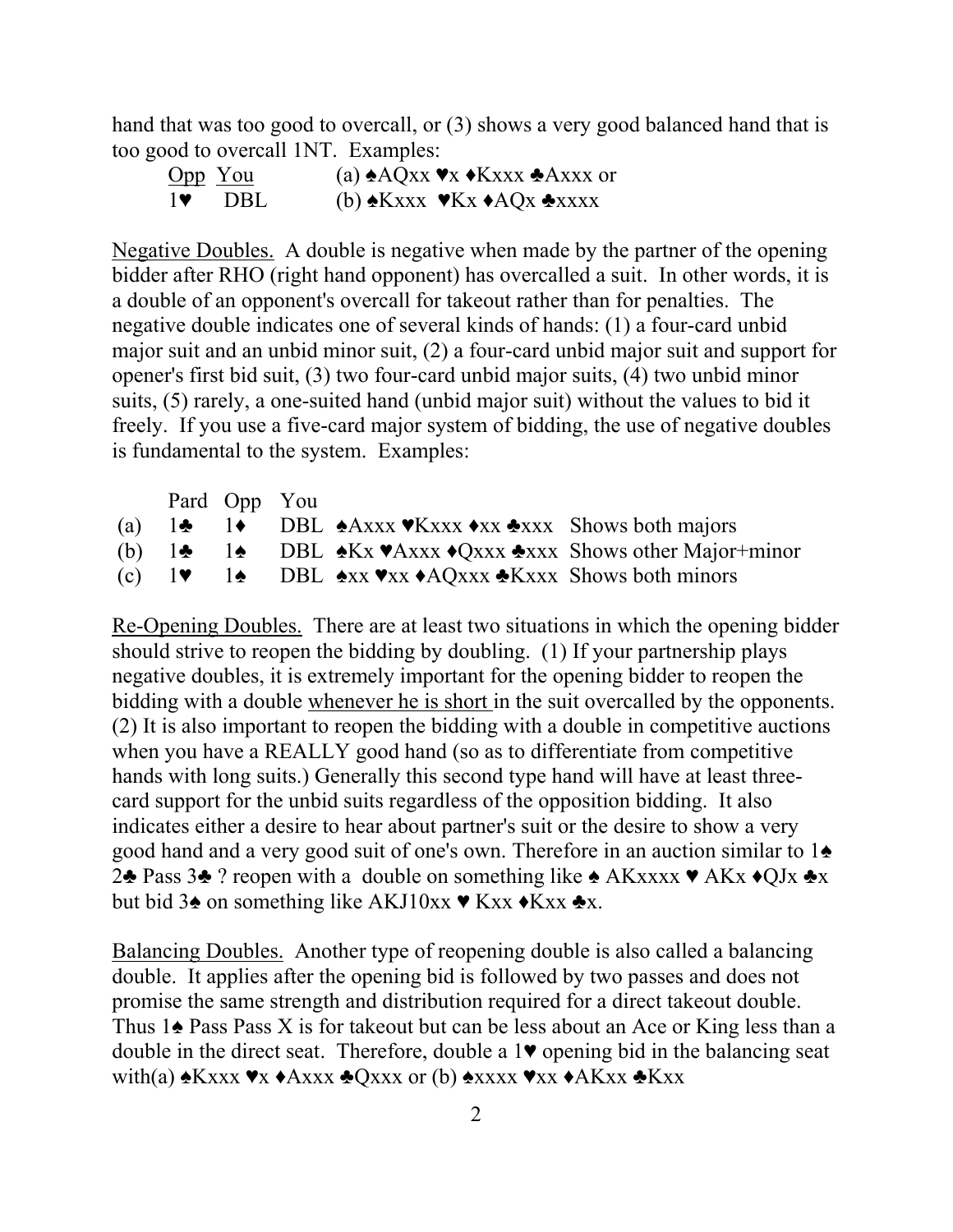Responsive Doubles. A responsive double is used by the partner of a doubling or overcalling partner and tends to show the two unbid suits with minimal (1 or 2) card) support for partner's suit.

|  |  | (a) North East South West (b) North East South West |  |  |                 |
|--|--|-----------------------------------------------------|--|--|-----------------|
|  |  | $1$ $\bullet$ $2$ DBL.                              |  |  | $1$ DBL $2$ DBL |

Support Doubles (and Redoubles). If an opponent overcalls after partner has responded in a new suit at the one or two level, a double by the opening bidder shows three-card support while an immediate raise shows four-card support. If the opponent makes a takeout double instead of overcalling, a redouble shows threecard support.. (a) North East South West (b) North East South West 14 Pass  $1\blacktriangledown$  14  $1 \bullet$  Pass  $1 \bullet$  Dbl DBL. ReDBL

Lead-Directing Doubles. A lead-directing double is a double made in hopes of directing the opening lead. These doubles are not necessarily made to increase the size of the set that you might anticipate, but rather to give your side a chance to obtain the best result possible. 1NT Pass  $2\clubsuit X$  is lead directing showing clubs. Lead directing doubles of transfers bids and RKC responses are other examples that often work.

In between the two basic types of doubles are a few that can be construed as both or either. Maximal doubles fall into this category as do cooperative-type doubles. These doubles are made in order to inform partner but at the same time they can be easily be converted to penalty doubles.

Maximal Overcall Doubles. Occasionally, when both opponents' are bidding, it interferes with the ability of the opening bidder and the responder to make trial bids or game tries. It is in such situations that maximal overcall doubles are used. Thus a double when there is not room to make a suit game try becomes a game try of it's own.......but since it shows extra values it can be converted to penalty.

|       | (a) North East South West | (b) North East South West                                   |  |  |
|-------|---------------------------|-------------------------------------------------------------|--|--|
|       | $14 \t2$ $24 \t3$         | $1 \spadesuit$ 2 $\spadesuit$ 2 $\spadesuit$ 3 $\spadesuit$ |  |  |
| . DBL |                           | DBL                                                         |  |  |

Cooperative Doubles. Modern bidding has almost become obsessed with doubles that are not clearly penalty but otherwise have no specific meaning. Such doubles have been termed cooperative because they apply in competitive situations (after